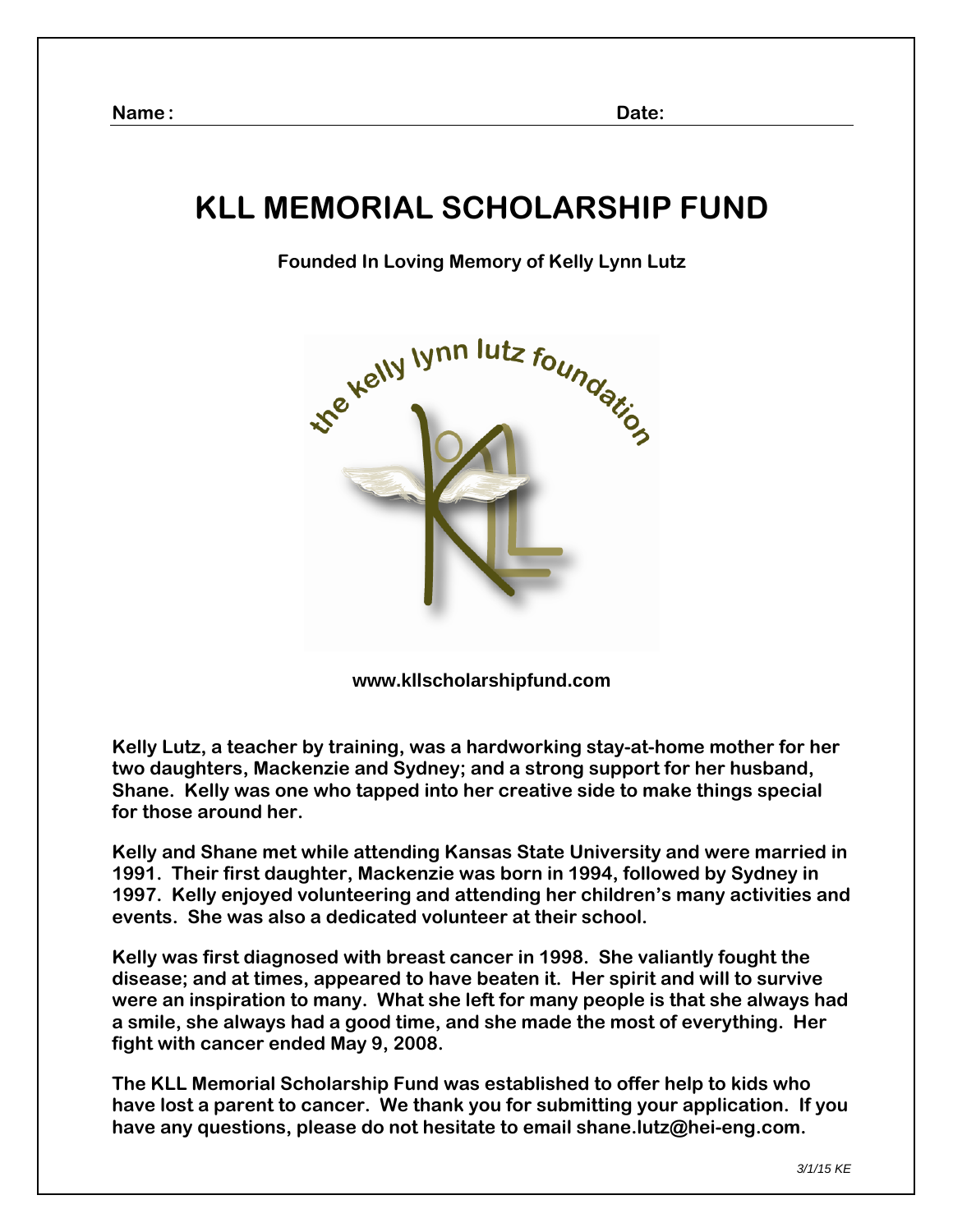#### **Scholarship Information:**

- A. **Application: Please verify you have the most recent application. It can be found at www.kllscholarshipfund.org under Scholarships > Apply.**
- B. **Due Date: The completed application is due no later than January 10 to the address below. Deliveries (Fedex, UPS, etc.) cannot be accepted at the Shawnee Mission address.**

Regular Mail: **Fedex, UPS, etc.: P. O. Box 23395 11205 W 79 St, Suite 110 Shawnee Mission, KS 66283 Lenexa, KS 66214** 

**Email: Applications can be sent by email to** 

**applications@kllscholarshipfund.org. The application must be sent as a single PDF file. Compiling the file is the responsibility of the applicant. It is recommended that the applicant send a separate confirmation email in case the attached application exceeds email limits.**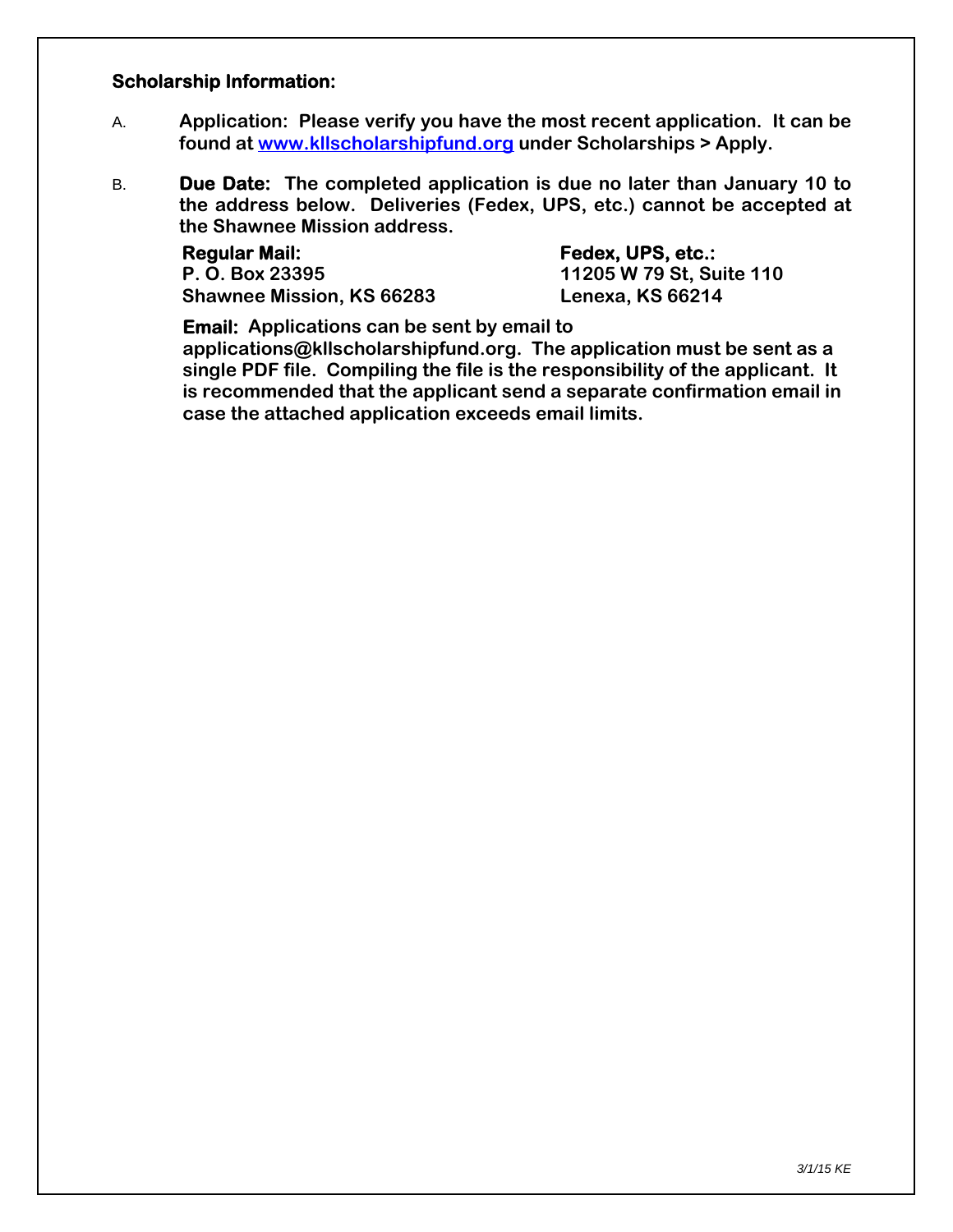- C. **Qualifications: To qualify, the applicant needs to meet the following criteria:** 
	- 1. **Lost the life of at least one parent (biological or not) to cancer before the age of 22.**
	- 2. **Be a US citizen and live in Kansas or Missouri.**
	- 3. **Attend a 2- or 4-year (minimum) higher education establishment.**
	- 4. **Have an interest in education, arts, environment, math, or science.**
	- 5. **Show service involvement in the community, church, school, or other non-curricular activity.**
	- 6. **Indicate financial need.**
	- 7. **Submit the completed application, including personal essay and reference.**
	- 8. **Submit a copy of the parent's death certificate.**
	- 9. **Submit a current picture of yourself and a family picture that includes the deceased parent.**
- D. **Dispersion: The scholarship will be at least \$2,000, renewable for up to a total of four years (at least \$8,000 total maximum), and awarded annually. For renewal, the receiver will be responsible to maintain a minimum GPA of 3.0 based on a 4.0 scale. A letter from the educational institution will be required to be submitted to ensure this requirement is met. After confirmation from the previous year, funds for the following year will be released. Funds would be paid to the college or university directly.**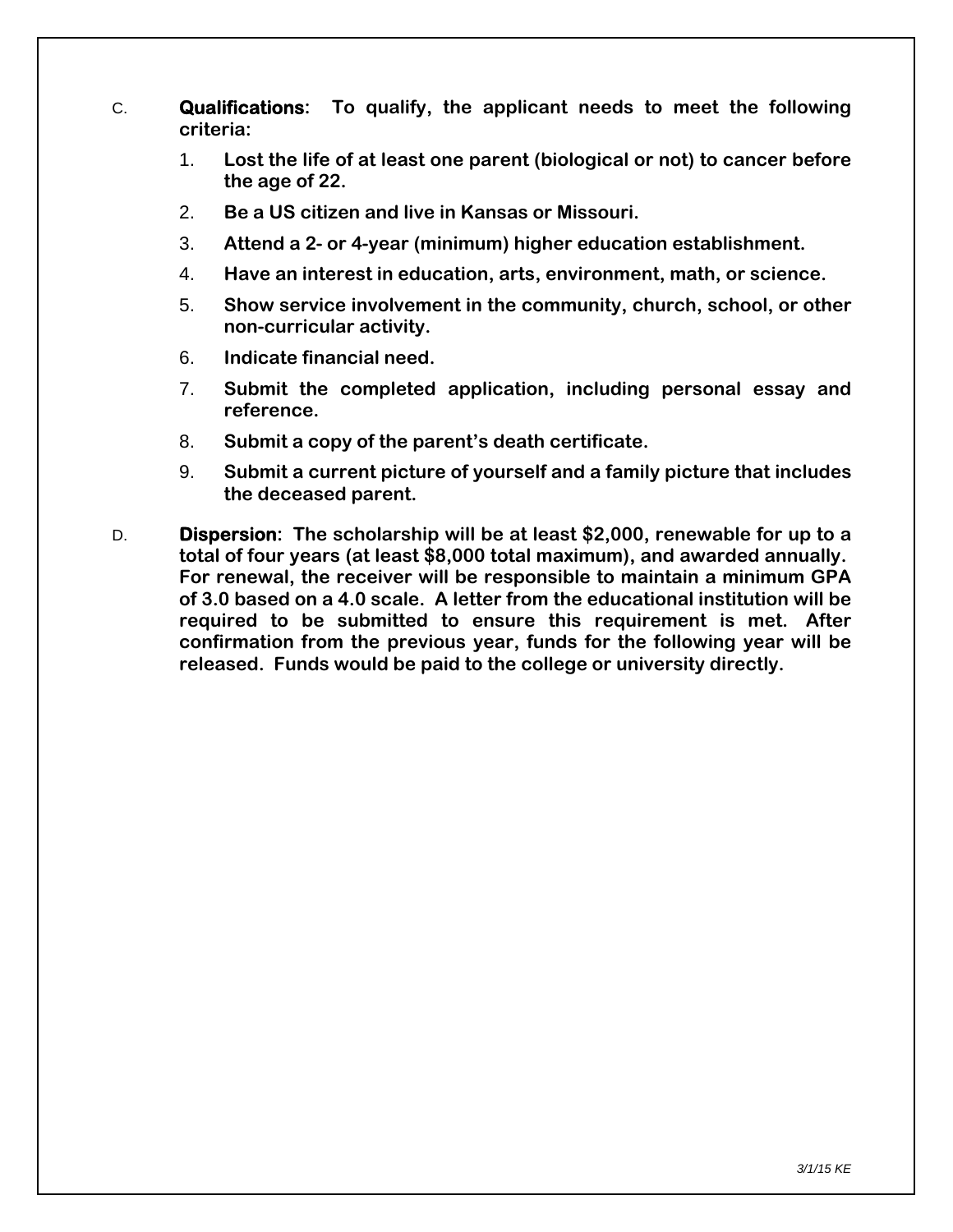## **KLL MEMORIAL SCHOLARSHIP APPLICATION**

| KLL MEMORIAL SCHOLARSHIP APPLICATION                                          |                         |                    |                |                  |  |
|-------------------------------------------------------------------------------|-------------------------|--------------------|----------------|------------------|--|
| <b>NAME:</b>                                                                  |                         | <b>BIRTH DATE:</b> |                |                  |  |
| <b>ADDRESS:</b>                                                               | <b>PERMANENT EMAIL:</b> |                    |                |                  |  |
| <b>CITY/STATE:</b>                                                            | ZIP:                    | <b>CELL PHONE:</b> |                |                  |  |
| <b>HIGH SCHOOL ATTENDED:</b>                                                  |                         |                    |                |                  |  |
| <b>DECEASED PARENT NAME:</b>                                                  |                         |                    | П              | father<br>mother |  |
| <b>TYPE OF CANCER:</b>                                                        | <b>DATE OF PASSING:</b> |                    |                |                  |  |
| <b>PHYSICIAN:</b>                                                             | <b>HOSPITAL:</b>        |                    |                |                  |  |
| <b>SURVIVING PARENT:</b>                                                      | <b>CELL PHONE:</b>      |                    |                |                  |  |
| <b>CURRENT CARETAKER'S NAME AND</b><br><b>RELATION, IF OTHER THAN PARENT:</b> | EMAIL:                  |                    |                |                  |  |
| <b>SURVIVING PARENT / CARETAKER'S OCCUPATION:</b>                             |                         |                    |                |                  |  |
| SURVIVING PARENT / CARETAKER'S PLACE OF EMPLOYMENT:                           |                         |                    |                |                  |  |
| OTHER DEPENDENTS / HOUSEHOLD MEMBERS AND AGES:                                |                         |                    |                |                  |  |
|                                                                               |                         |                    |                |                  |  |
| <b>SURVIVING PARENT / CARETAKER'S 1040 ADJUSTED GROSS INCOME:</b>             |                         |                    |                |                  |  |
| LIST ANY PERTINANT FINANCIAL CIRCUMSTANCES:                                   |                         |                    |                |                  |  |
|                                                                               |                         |                    |                |                  |  |
|                                                                               |                         |                    |                |                  |  |
| ARE YOU RECEIVING ANY OTHER SCHOLARSHIP AWARDS:                               |                         |                    |                |                  |  |
|                                                                               |                         |                    |                |                  |  |
| <b>COLLEGE YOU PLAN TO ATTEND:</b>                                            |                         |                    |                |                  |  |
| <b>HAVE YOU BEEN ACCEPTED?</b>                                                | YES:                    | NO:                |                |                  |  |
| HAVE YOU APPLIED FOR FINANCIAL AID?                                           | YES:                    | NO:                |                |                  |  |
| <b>GRADE POINT AVERAGE:</b>                                                   | <b>CLASS RANK:</b>      |                    | <b>OUT OF:</b> |                  |  |
| <b>ACT COMPOSITE SCORE:</b>                                                   | <b>SAT SCORE:</b>       |                    |                |                  |  |
| <b>INTENDED MAJOR / CAREER GOAL:</b>                                          |                         |                    |                |                  |  |
| WHY ARE YOU INTERESTED IN THIS FIELD?                                         |                         |                    |                |                  |  |
| HOW DID YOU HEAR OF THE KLL FOUNDATION?                                       |                         |                    |                |                  |  |
|                                                                               |                         |                    |                | 3/1/15 KE        |  |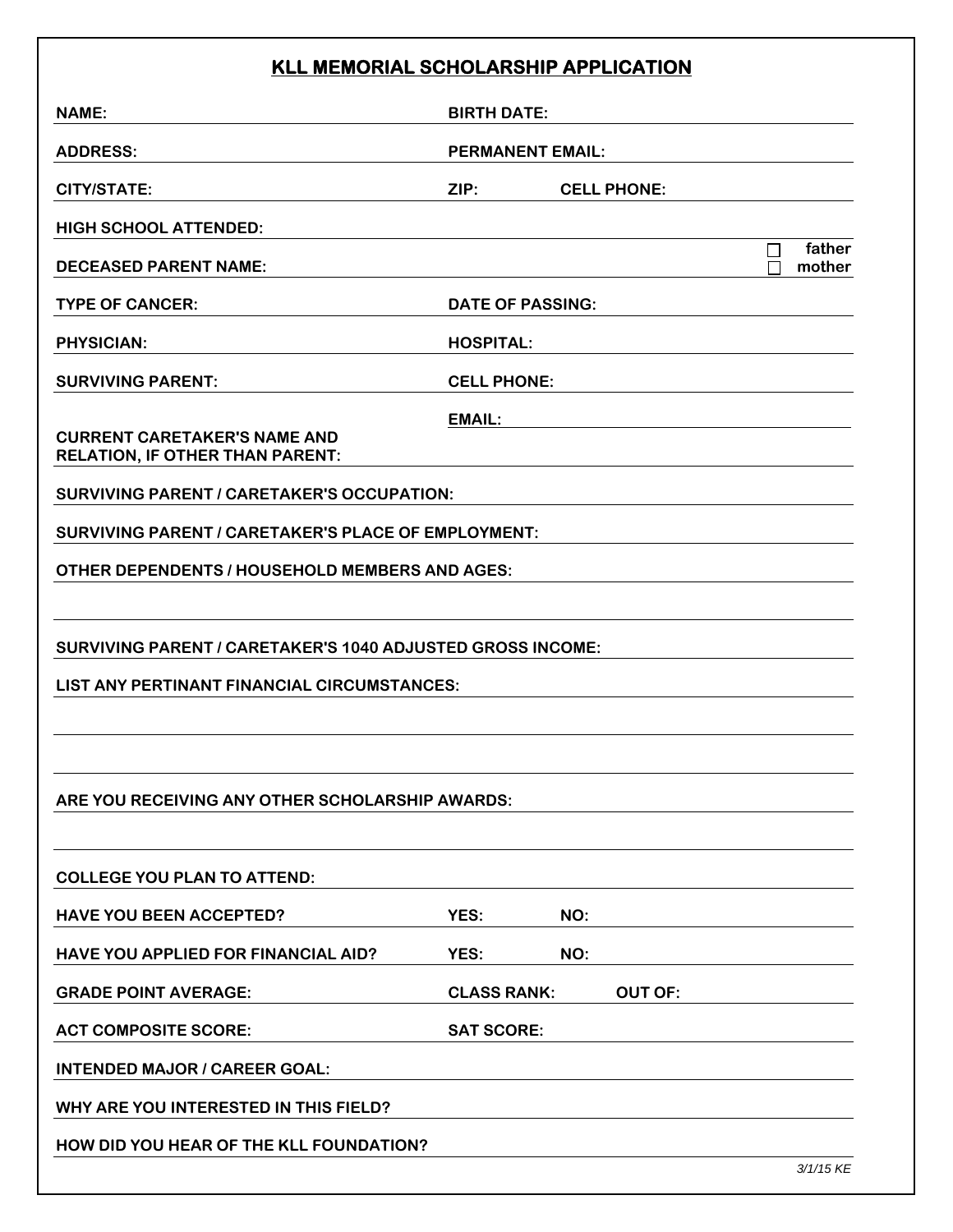| <b>SCHOOL ACTIVITIES / AWARDS:</b>                                                                                                                                                                                                                                                                                                                                                                                                                                                                                                                 |                   |                   |              |  |  |  |
|----------------------------------------------------------------------------------------------------------------------------------------------------------------------------------------------------------------------------------------------------------------------------------------------------------------------------------------------------------------------------------------------------------------------------------------------------------------------------------------------------------------------------------------------------|-------------------|-------------------|--------------|--|--|--|
|                                                                                                                                                                                                                                                                                                                                                                                                                                                                                                                                                    |                   |                   |              |  |  |  |
|                                                                                                                                                                                                                                                                                                                                                                                                                                                                                                                                                    |                   |                   |              |  |  |  |
|                                                                                                                                                                                                                                                                                                                                                                                                                                                                                                                                                    |                   |                   |              |  |  |  |
|                                                                                                                                                                                                                                                                                                                                                                                                                                                                                                                                                    |                   |                   |              |  |  |  |
| <b>COMMUNITY / NON-SCHOOL ACTIVITIES:</b>                                                                                                                                                                                                                                                                                                                                                                                                                                                                                                          |                   |                   |              |  |  |  |
|                                                                                                                                                                                                                                                                                                                                                                                                                                                                                                                                                    |                   |                   |              |  |  |  |
|                                                                                                                                                                                                                                                                                                                                                                                                                                                                                                                                                    |                   |                   |              |  |  |  |
|                                                                                                                                                                                                                                                                                                                                                                                                                                                                                                                                                    |                   |                   |              |  |  |  |
| <b>WORK EXPERIENCE:</b>                                                                                                                                                                                                                                                                                                                                                                                                                                                                                                                            |                   |                   |              |  |  |  |
|                                                                                                                                                                                                                                                                                                                                                                                                                                                                                                                                                    |                   |                   |              |  |  |  |
|                                                                                                                                                                                                                                                                                                                                                                                                                                                                                                                                                    |                   |                   |              |  |  |  |
|                                                                                                                                                                                                                                                                                                                                                                                                                                                                                                                                                    |                   |                   |              |  |  |  |
|                                                                                                                                                                                                                                                                                                                                                                                                                                                                                                                                                    |                   |                   |              |  |  |  |
| ANY OTHER INFORMATION THAT<br><b>WOULD HELP US IN MAKING OUR DECISION:</b>                                                                                                                                                                                                                                                                                                                                                                                                                                                                         |                   |                   |              |  |  |  |
|                                                                                                                                                                                                                                                                                                                                                                                                                                                                                                                                                    |                   |                   |              |  |  |  |
|                                                                                                                                                                                                                                                                                                                                                                                                                                                                                                                                                    |                   |                   |              |  |  |  |
|                                                                                                                                                                                                                                                                                                                                                                                                                                                                                                                                                    |                   |                   |              |  |  |  |
| <b>REFERENCES:</b><br><b>Name</b>                                                                                                                                                                                                                                                                                                                                                                                                                                                                                                                  | <b>Home Phone</b> | <b>Cell Phone</b> | <b>Email</b> |  |  |  |
| School:                                                                                                                                                                                                                                                                                                                                                                                                                                                                                                                                            |                   |                   |              |  |  |  |
| <b>Community:</b>                                                                                                                                                                                                                                                                                                                                                                                                                                                                                                                                  |                   |                   |              |  |  |  |
| Other:                                                                                                                                                                                                                                                                                                                                                                                                                                                                                                                                             |                   |                   |              |  |  |  |
| This information is true and correct to the best of my knowledge. I give permission for records to be<br>released to the KLL Memorial Scholarship Fund Committee. I agree to allow the following to be released<br>to the press or other publicity upon award: names of applicant and parents / caretaker, picture, all or<br>part of the submitted essay, high school attended, intended university, and major. All other information<br>will be held in strict confidence unless specific permission is received. Other data may be requested as |                   |                   |              |  |  |  |
| needed, including additional information regarding the deceased.                                                                                                                                                                                                                                                                                                                                                                                                                                                                                   |                   |                   |              |  |  |  |
| <b>APPLICANT'S SIGNATURE:</b>                                                                                                                                                                                                                                                                                                                                                                                                                                                                                                                      |                   | DATE:             |              |  |  |  |
| <b>PARENT'S CARETAKER'S SIGNATURE:</b>                                                                                                                                                                                                                                                                                                                                                                                                                                                                                                             |                   | DATE:             |              |  |  |  |
|                                                                                                                                                                                                                                                                                                                                                                                                                                                                                                                                                    |                   |                   | 3/1/15 KE    |  |  |  |
|                                                                                                                                                                                                                                                                                                                                                                                                                                                                                                                                                    |                   |                   |              |  |  |  |